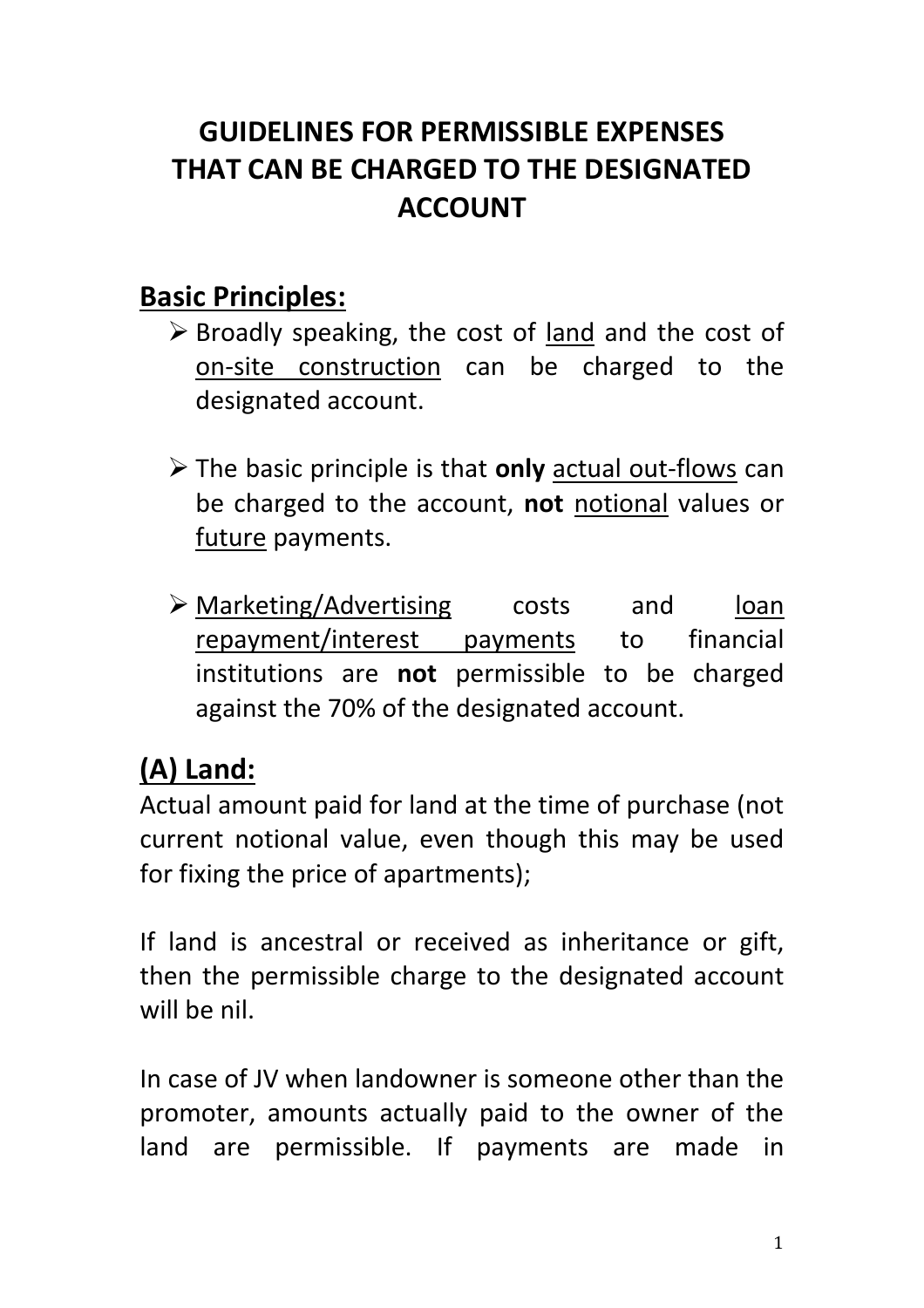instalments, then the charge to the designated account can be made as and when the payments are actually made. They cannot be frontloaded.

Stamp duty, registration costs and legal fees actually paid for such transactions can also be charged.

Amount paid for diversion and/or additional FAR is permissible.

### **(B) Fees:**

Fees paid to any statutory authority to obtain project approval or registration (such as fees paid to RERA, Town & Country Planning Deptt., Municipal/Local Authority or Panchayat) may be charged to the account

Fees paid to Architect/ Structural Engineer/ Technical Consultant are permissible, provided these are specifically for this project, and these experts are not salaried employees of the Promoter. Only such fees as are directly attributable to the project are permissible.

# **(C) On-site Construction:**

Only such payments as are directly related to construction are permissible.

Cost of bringing water and electricity to project site is permissible.

Depreciation cost of machinery and equipment used on a project site or hire and maintenance charges for the same is permissible. Consumables, such as diesel,